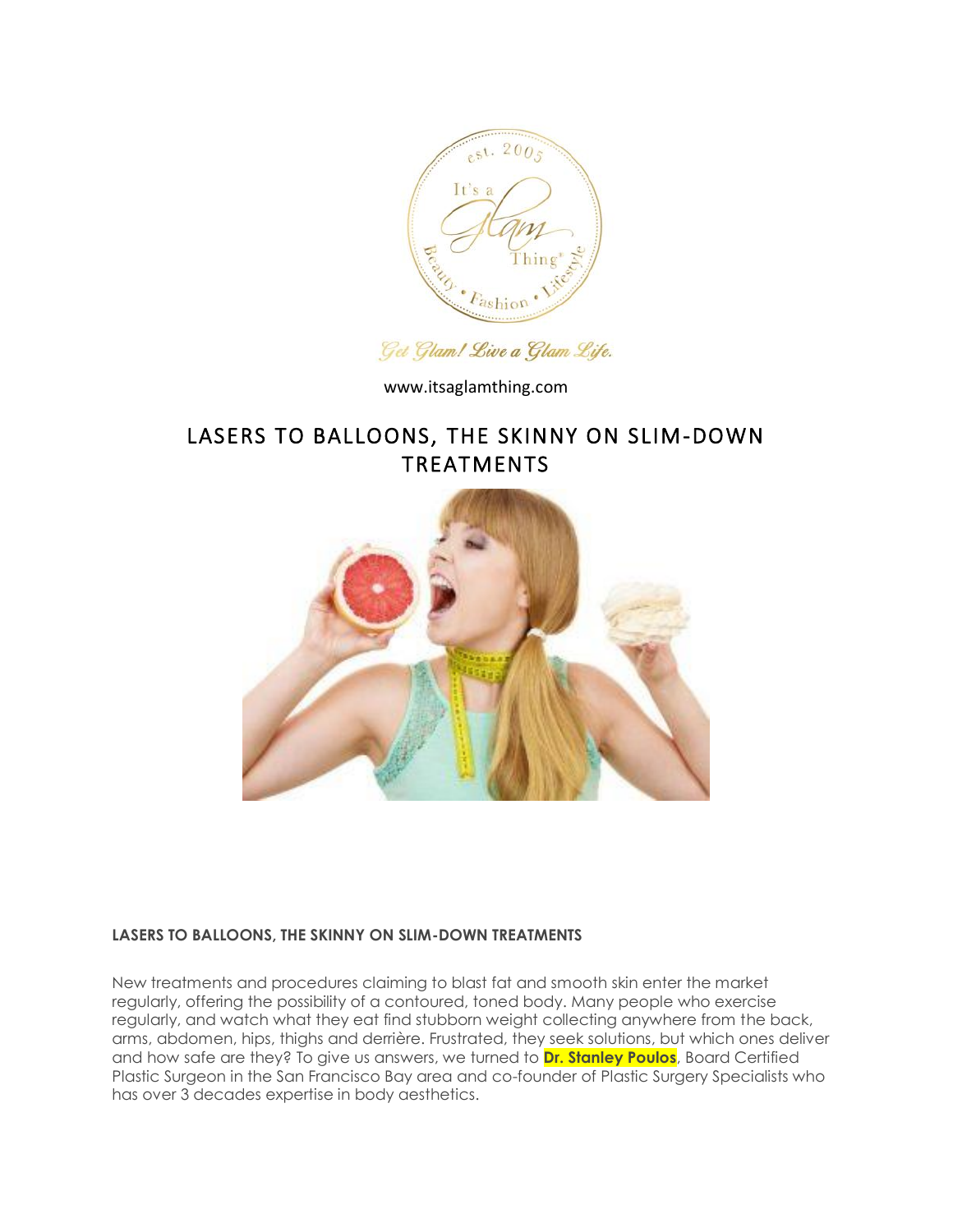#### **What is driving women's decisions to try these treatments and how have attitudes changed from a decade ago?**

Ten years ago, women would come to my office with photos of celebrities who were working with highly effective fitness trainers. Today both women and men come to my office, show me a random "hot body" in their Instagram feed, looking fabulous in a swimsuit, and want to look like that person. Social media bombards people with images, and they feel if these people aren't well-known celebrities and look great, then they can too.

#### **What are the most common frustrations when it comes to achieving their desired look?**

Well, most people try their best to work out, watch what they eat and try to take care of themselves. They notice, though, that through pregnancies, hormonal and metabolism shifts that happen with age, gravity is winning. Men notice more fat around the waist and "breasts", women notice cellulite dimples in their thighs and buttocks, bra rolls, extra fat at the waist despite maintaining their diet and exercise routines. A workout routine at 45 will not yield the same results as 35; it becomes frustrating. Collagen production typically falls off a cliff at a certain point in the early 50s; this means treatments need to treat both fat deposits *and* skin tightening.

## **What do you advise them to do? There are so many treatments to choose from. It can be overwhelming.**

Absolutely, and it's very important to approach any procedure with the facts and a realistic expectation of what's achievable, and required.. Some women think they just come in for a few hours and they are magically transformed. In some cases, results are immediate, and in other cases healing can take up to 2 to 3 months.

## **Ok so let's explore these treatments. What's the best one out there to deal with cellulite? It seems like most women struggle with cellulite.**

# **Cellulaze**

Yes, cellulite is a very common issue women want a solution for, and fast. Cellulaze is a treatment that safely and effectively treats cellulite under local anesthesia with initial results appearing in one to four weeks, with significant results due to thickening collagen by four months. The 2-hour treatment involves an injection of a local anesthetic and wetting solution onto the cellulite, which is then zapped with a laser. This unique side-cutting laser removes the contracted fibrous bands responsible for the cellulite. Finally, the subdermal region is treated for increased collagen production. The result is tight, smooth, supple skin where the cellulite once was. Many women opt to get Cellulaze along with liposuction to address several concerns at once.

#### **Vaser Hi- Def liposculpture**

**Yes, let's talk about liposuction. How has that treatment changed?**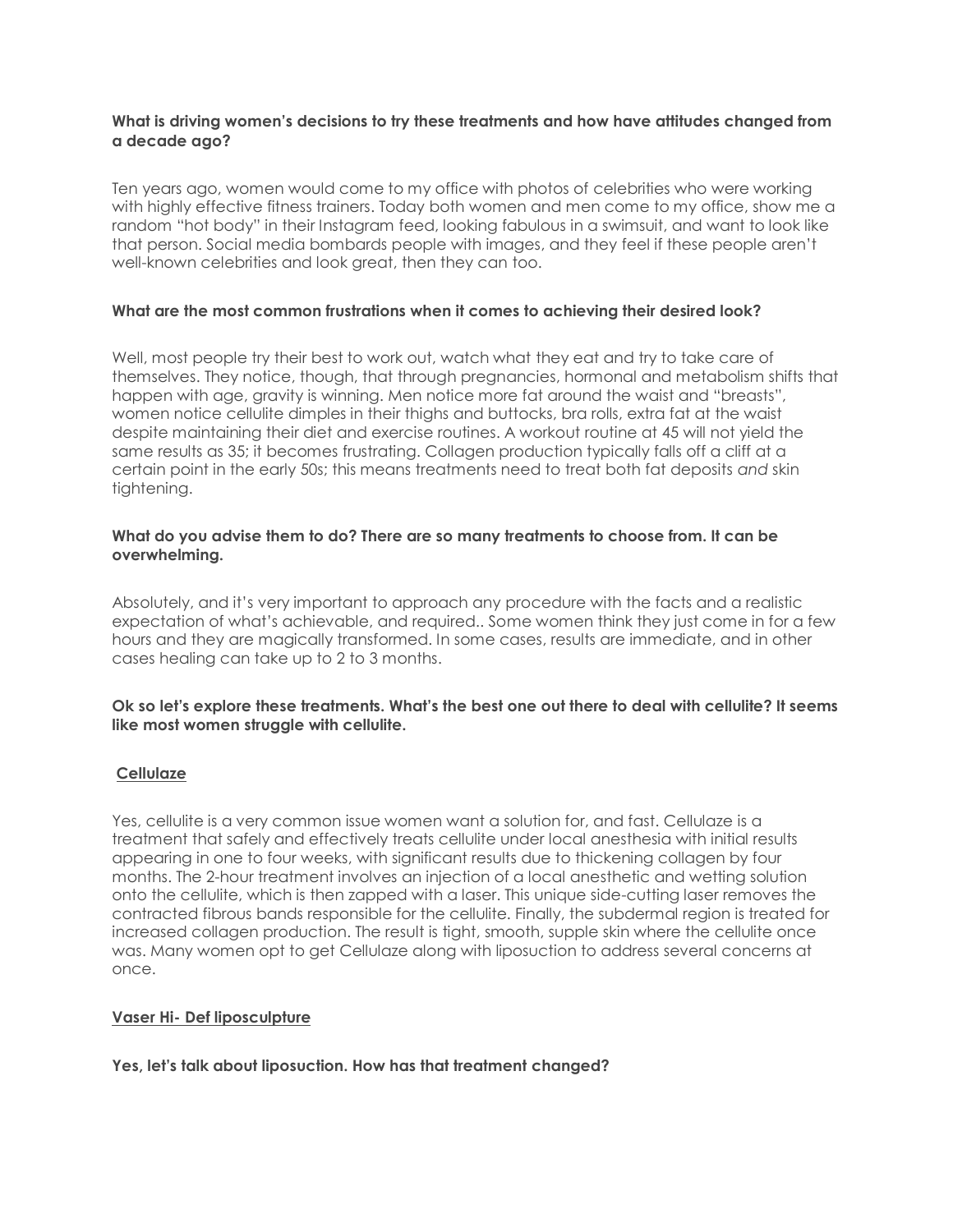Well, I've seen significant improvements over the years. Now, we have a much more precise method called Vaser Hi-Def LipoSculpture. This method is liposuction, but with techniques and tools that precisely **suction out localized fat deposits** from various parts of the body. This technique is used effectively, for example, in "sculpting" the washboard abs so desired by many. The fat that is harvested can then be used to fill out other areas of the body. The differentiating factor between Vaser Lipo and traditional Liposuction is the preliminary step taken to break down the fat: ultrasound frequencies. The acronym Vaser stands for **V**ibration **A**mplification of **S**ound **E**nergy at **R**esonance.

The vibrations emitted cause expansion and contraction of air bubbles located in tumescent fluid which is ejected from the Vaser Lipo instrument. The procedure is tissue-selective, targeting fat while protecting other tissues from damage. This means eight times less blood loss, easier fat removal, stimulated skin elasticity, less bruising and a tiny incision. Through this process, the fat that is collected is separated to use for fat injections in other areas. The surgeon has the ability to truly sculpt the body.

# **Balloon Weight Loss Method**

#### **What about people who have 20-50 pounds to lose, but not enough weight for gastric bypass surgery?**

These patients can be considered for the Balloon Weight Loss Method. An ideal candidate for this procedure has a body mass index of 30 to 40 and did not had previous weight loss surgery. Patients diagnosed with bulimia, binge eating, compulsive overeating, high liquid calorie intake habits or similar eating related psychological disorders are not good candidates.

This non-surgical outpatient procedure begins with a diagnostic endoscopy, to ensure that there are no contraindications and that it is safe to perform. Once the patient is mildly sedated and comfortable, the procedure can begin. The deflated gastric balloon is inserted through the esophagus and into the stomach. A syringe is then used to fill the balloon with a sterile saline solution. Once the weight loss balloon has been filled with saline, it expands to approximately the size of a grapefruit and remains there for 6 months. The entire procedure takes about 20 minutes. Patients can usually return home after the placement or removal procedures within 30 minutes. Over the last 20 years this procedure has helped over 277,000 people. The gastric balloon encourages portion control while patients make healthy changes to diet and lifestyle. After six months the balloon is then removed.

What's key here is to find a doctor who provides the full support and team to address diet and exercise to achieve and maintain optimal results. Dr. Poulos has assembled a team that has achieved some of the best nonsurgical weight loss results in the country.

Regardless of what you choose it's important to do your research by speaking to doctors and understanding the instruments used, the process and what's needed for an optimal recovery and result.

# **About Dr. Poulos:**